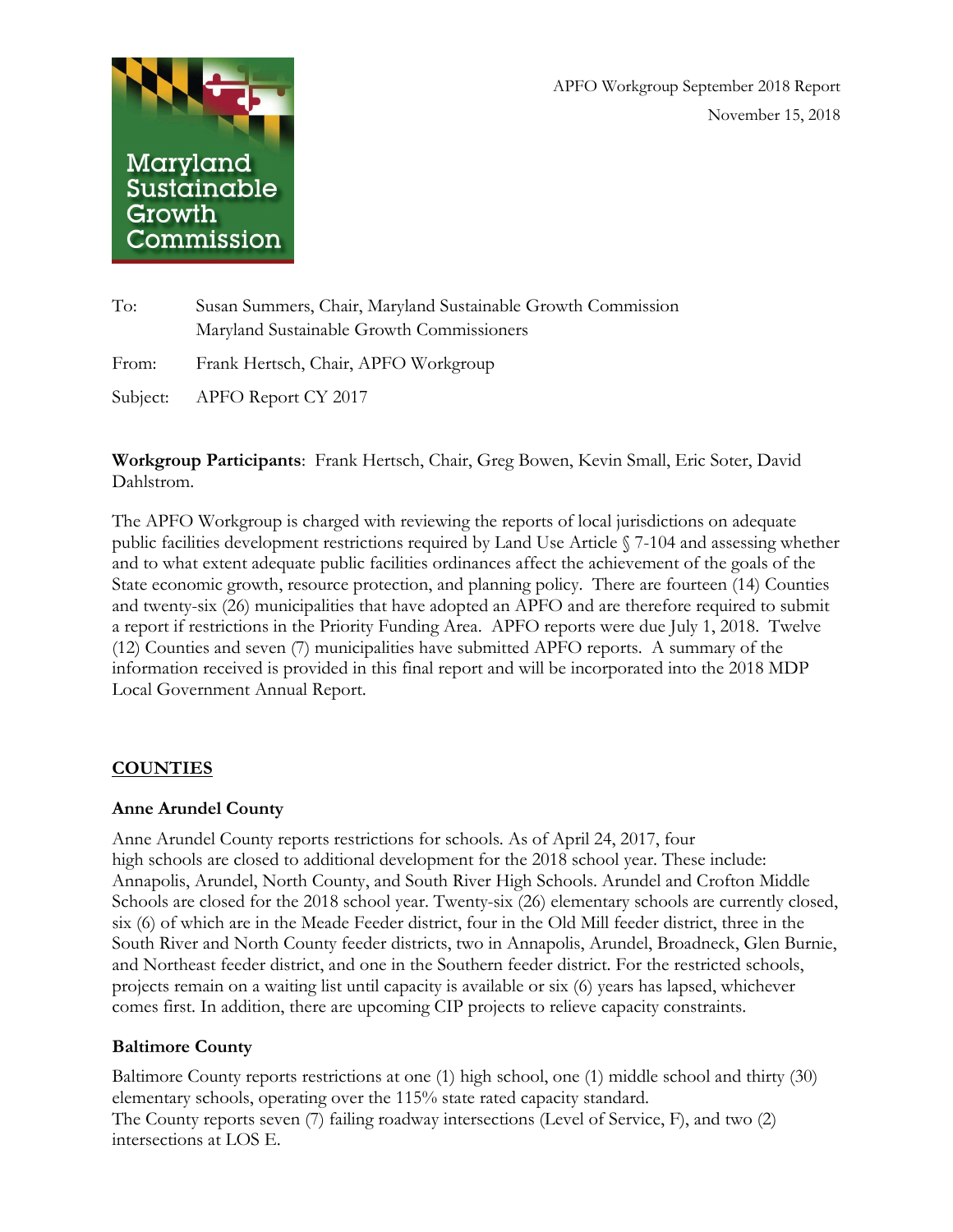# **Calvert County**

Calvert County reports restrictions for the Northern High School, the Northern Middle School, and for the Beach Elementary School districts. These restrictions are anticipated to be resolved. The construction to replace Northern High School began in 2017. The new building is planned to be open in the fall of 2018 and is expected to provide some additional capacity for Northern Middle School as well. A feasibility study to replace Northern Middle School is scheduled for 2021. The restriction for the Beach Elementary School district is anticipated to be resolved when the school is renovated/expanded or replaced. Acquisition and design is anticipated to begin in FY 2018-2019, with construction in 2020-2021 (to be included in 2018 Annual Report). The restrictions will be lifted only when the capacity is reduced to below 100% of capacity, or when the proposed residential development has been restricted from recording final subdivision plats or obtaining final site plan approval for a period of seven years.

# **Carroll County**

No restrictions reported.

# **Charles County**

No restrictions reported.

# **Frederick County**

Frederick County reports thirteen (13) elementary, four (4) middle schools and one (1) high school are over 100% of the State Rated Capacity. Seven (7) elementary school renovations are included in the 2017 Educational Facilities Master Plan, with an estimated increase of over 3,817 new seats. One (1) middle school modernization and one (1) addition project would add 300 seats. Two (2) high school projects for modernization and one (1) addition project would add 400 seats.

### **Programmed School Projects – Frederick County CIP FY 2018-2023**

- Frederick High new replacement school opened fall 2017
- Sugarloaf Elementary new 725 seat school to open fall 2018
- Butterfly Ridge Elementary new 725 seat school to open fall 2018
- Urbana Elementary replacement/addition to open fall 2020
- Waverly Elementary –200 seat addition to open fall 2021
- East County Area Elementary new school to open in 2023
- Middletown Middle renovation after 2023
- Liberty Elementary modernization after 2023

# **Harford County**

Harford County and MDE reached agreement with The Maryland-American Water Company to supply an additional 40,000 gallons per day (GPD) to the service area. The County may approve up to 114 new equivalent dwelling units (EDUs) within the service area. This increase provides time to construct the ultimate solution of an impoundment to provide a safe and reliable water supply, sufficient for the entire approved service area. This improvement is expected to be complete by 2019.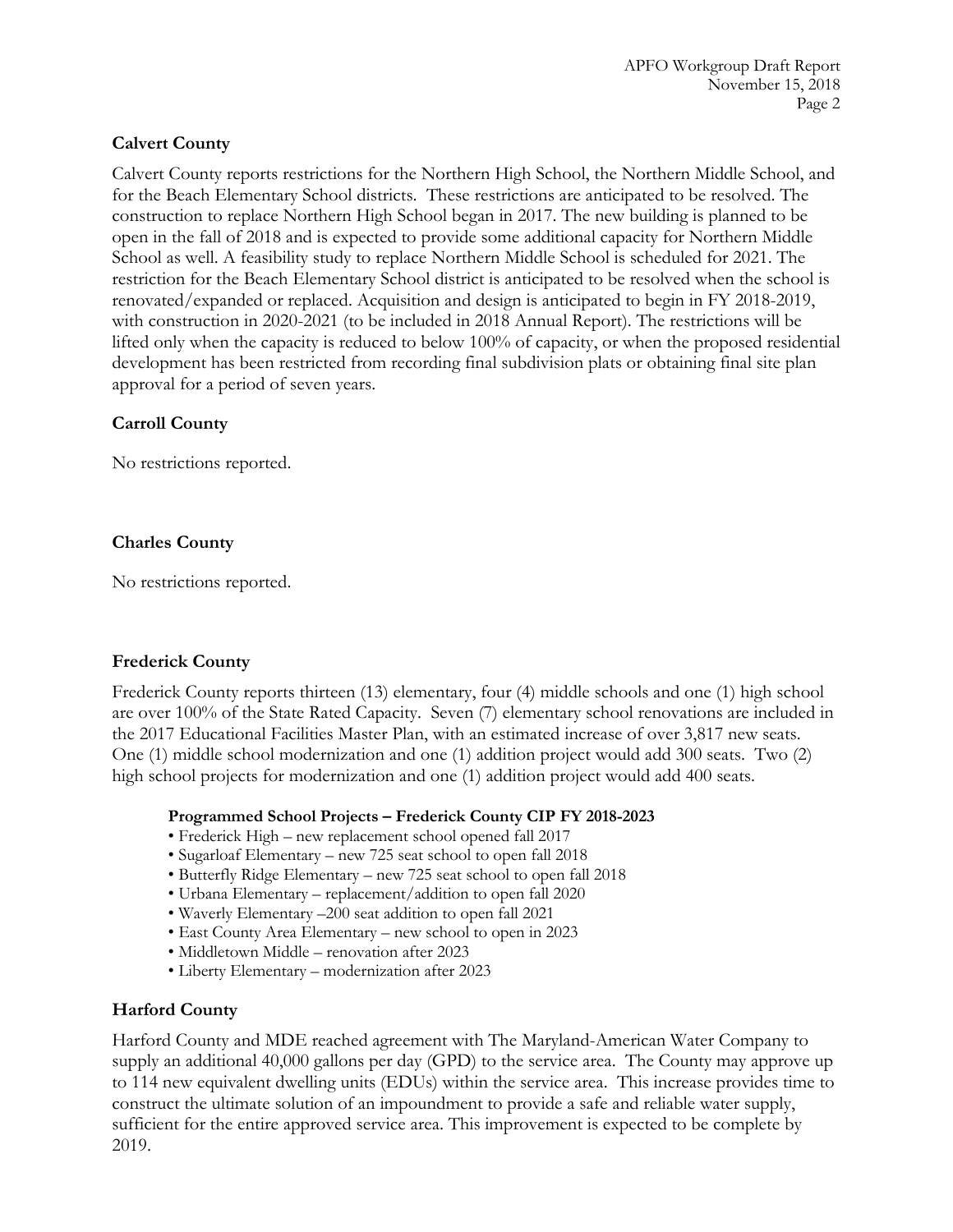The County continues to report that five (5) pumping stations do not have any additional reserve capacity and that may impact future development in the vicinity of these pumping stations. These pumping stations include, Brentwood Park Sewage Pumping Station (S.P.S.), Dembytowne/Hanson Road Petition S.P.S. (2), Dembbytown/Hanson Road Petition S.P.S. (3), Forest Greens S.P.S., and Harford Square S.P.S. Sanitary sewer improvements have been completed in the Bynum Run Collector service area and new permits in this area may now be approved.

The County reports their standard for schools is 110% of capacity. Currently, two (2) out of thirtyone (31) elementary school districts meet adequacy standards. No new major subdivisions will be approved in the Emmorton or Magnolia Elementary School attendance districts until capacity is available. No timetable or list of scheduled improvements were identified. All middle and high schools meet adequacy standards.

The County reports that six (6) roadway intersections are operating at LOS F and two (2) intersections are operating at LOS E. New development impacting those intersections will be required to mitigate their impacts at these intersections.

# **Howard County**

Howard County reports that nine (9) elementary school districts are closed, including Talbott Springs, Centennial Lane, Hollifield Station, Manor Woods, Northfield, St. Johns Lane, Waverly, Forest Ridge, and Fulton elementary school. There are also six (6) closed middle school districts, including Harpers Choice, Ellicott Mills, Thomas Viaduct, Burleigh Manor, Dunloggin, and Murray Hill middle schools. This resulted in a total of 804 housing units in 30 subdivision plans on hold due to closed school districts.

A new elementary school, named Hanover Hills, is under construction in Elkridge near the Oxford Square development. It is scheduled to open in the fall of 2018 and is anticipated to help to increase elementary school capacity. Planned additions to Dunloggin and Ellicott Mills middle schools will add additional middle school capacity. A new high school is planned to open in 2023. The school capital budget includes other new schools and school additions in the outer years.

The County has also reported that a 26-member APFO task force was created and developed a series of recommendations that the County Council adopted in 2018. The major changes include: 1) exempting moderate income housing units from the allocations requirement, 2) exempting certain low income housing tax credit projects from the schools test on a case by case basis by County Council resolution, 4) eliminating the shared Growth and Revitalization and Established Communities allocation area, 5) decreasing the Growth and Revitalization area from 1,200 allocations per year to 1,000 per year and increasing the Established Communities area allocations to 600 per year from 400 per year, 6) limiting the wait time for projects that are on hold due to the allocations test and schools test to a combined 7 years, 8) lowering the capacity utilization percentage when elementary districts and regions are closed to development from 115% to 105%, and lowering middle school districts from 115% to 110%, and 9) adding a high school district test at a 115% threshold. The last two items (8 and 9) are not effective until 2019 and will likely have a major impact on development. Unless the Howard County Public School System undergoes a comprehensive redistricting to utilize available systemwide capacity in the near term, it is estimated by the county that as much as 90% of all new residential development will be delayed for up to 4 years due to closed schools.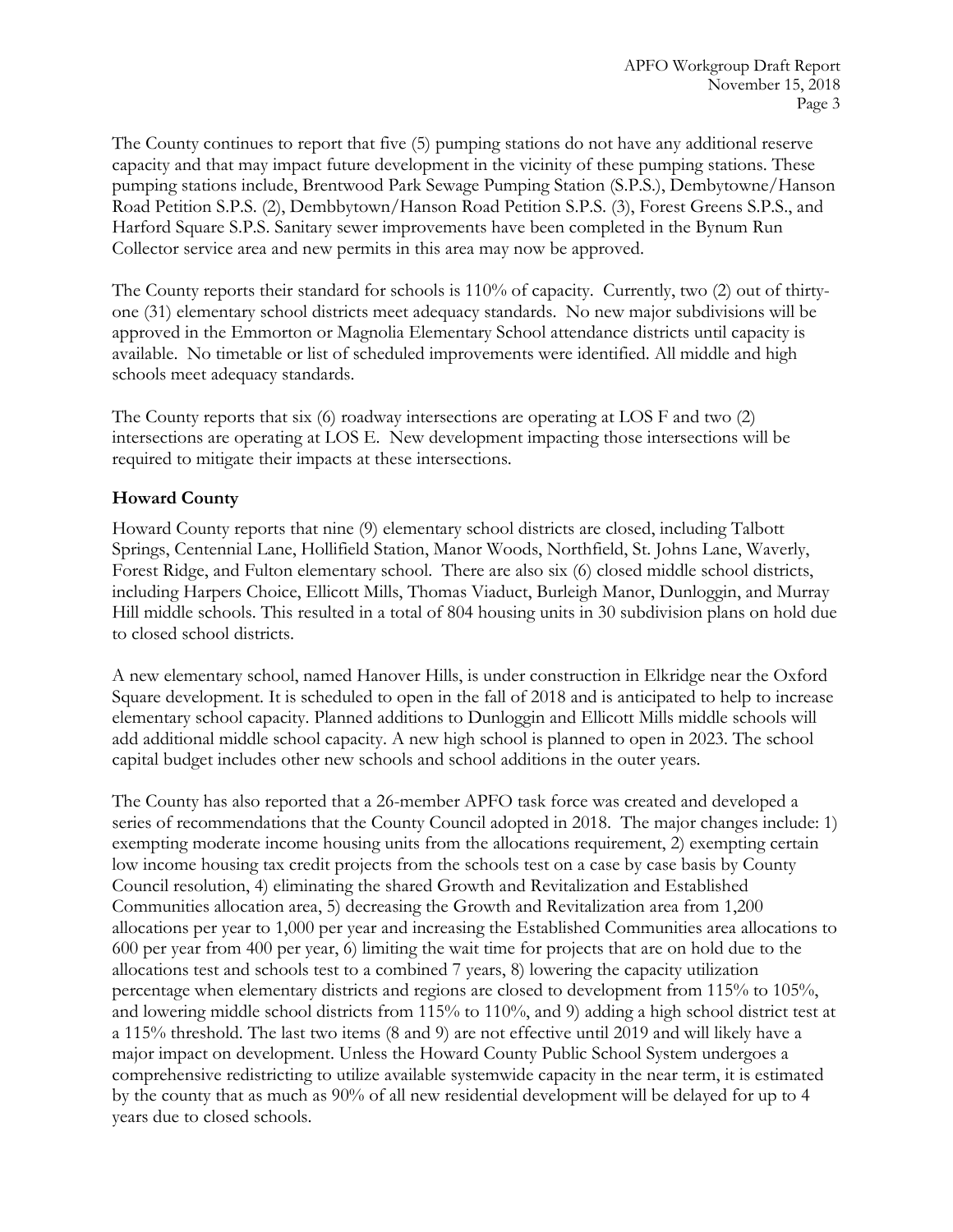## **Montgomery County**

Montgomery County reports six (6) elementary school districts to be in moratorium in the Spring of 2017 and seven (7) elementary school districts to be in moratorium in the Fall of 2017, over 120% of the State Rated Capacity. In 2017, the school adequacy standard was changed to project a clusterwide enrollment of elementary and middle schools. If the cluster-wide enrollment exceeded 120%, then the entire school cluster was placed in moratorium. For individual elementary schools, the 120% threshold applies. For individual middle schools, the threshold is 180 students over state rated capacity. Any school construction funds included in the six-year CIP can be counted towards available capacity.

The County reports that the test to determine adequate transportation capacity was revised to only include the Local Area Transportation Review (LATR). The Transportation Area Review (TAPR) test was dropped. The threshold needed to conduct a Transportation Study was also revised. Projects that exceed the new threshold will be required to mitigate an any increase in transportation demand.

## **Prince George's County**

No restrictions reported.

# **Queen Anne's County**

No restrictions reported.

# **Saint Mary's County**

No restrictions reported.

### **MUNICIPALITIES**

### **City of Annapolis**

No restrictions reported.

### **Town of Bel Air**

No restrictions reported.

### **City of Gaithersburg**